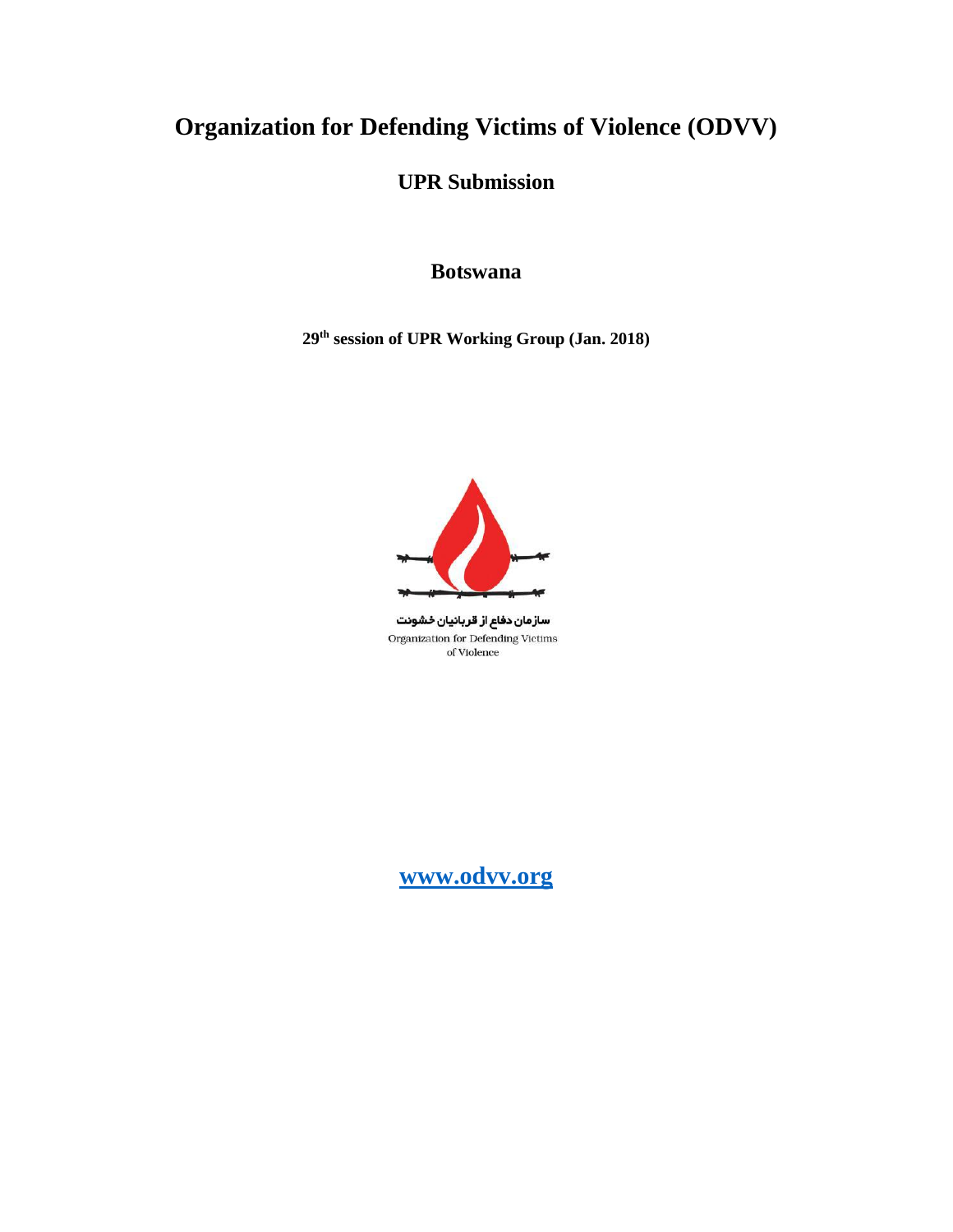#### **About ODVV**

- 1. The Organization for Defending Victims of Violence (ODVV) is a non-governmental, non-profit, non-partisan organization in Special Consultative Status to ECOSOC. ODVV was established in 1988 in Tehran and has been active in the field of human rights and humanitarian activities.
- 2. ODVV is also associated to the United Nations Department of Public Information (UNDPI), a participatory of the NGOs Coalition for an International Court (based in New York), and national coordinator of the Global March Against Child Labor (based in New Delhi). ODVV has cooperated with international organizations in a variety of issues and has working relations with many NGOs in Iran and around the globe.
- 3. ODVV is also a member of the International Organization against Small and Light Weapons, the UN Conference of Non-Governmental Organizations (CONGO), the International Movement for a Just World (JUST), AMAN Network of Rehabilitation Centers in the Middle East and North Africa and International Rehabilitation Council for Torture Victims (IRCT).
- 4. During the last 2 decades, we have done so many activities, mainly informative with regard to human rights and support of the victims of violence. Various human rights education courses, workshops, seminars, conferences have been held or co-held by ODVV for various sectors of society: civil society institutions and governmental organizations.
- 5. Other Activities:
	- Participation in UN Commission on Human Rights annual sessions, and the new Human Rights Council sessions in Geneva. Written and oral statements on various items of the agenda are issued by ODVV.
	- Internship for foreign students
	- Publication of different books and booklets on human rights such as Rights of the Child, Racism, Racial Discrimination and Xenophobia. Publication of Defenders Newsletter (English), human rights news and developments bulletin (Farsi), Rights of the Child bulletin (Farsi)
	- Daily electronic human rights newsletter in English and Farsi.
- 6. As a NGO active in human rights, ODVV has collected documents and data, through published information in news websites, and is providing the following report on the human rights situation of Botswana, with the aim of the improvement of the human rights situation in the country.

# **Background and framework**

## **Scope of international obligations**

7. The country has received 58 recommendations on ratification of International Instruments in the first two cycles of UPR, 27 of which are accepted. However, the country has not ratified core international treaties such as International Covenant on Economic, Social and Cultural Rights as well as the International Convention on the Protection of the Rights of All Migrant Workers and Members of Their Families.

# **Implementation of international human rights obligations**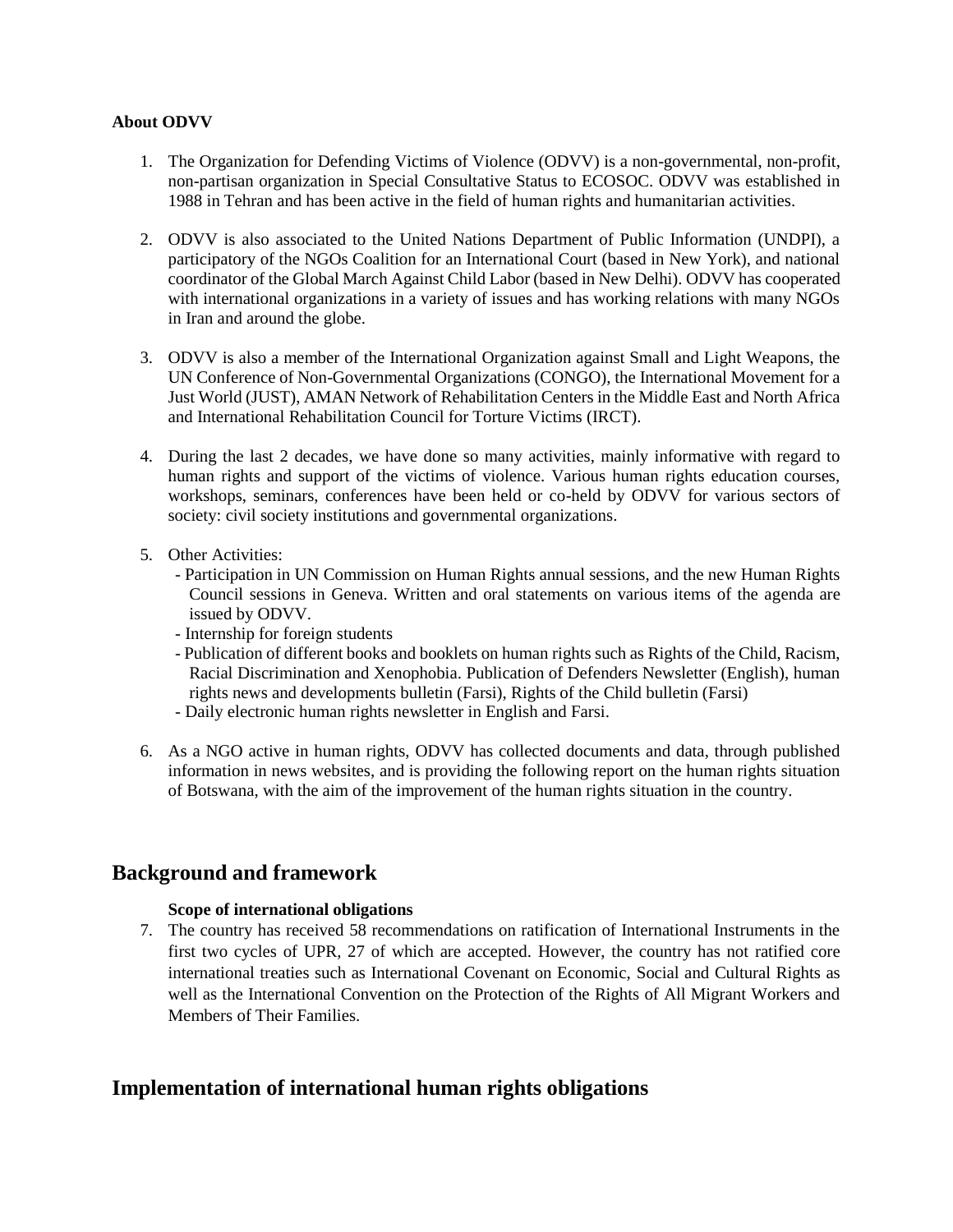# **Equality and Non-discrimination**

8. The government does not recognize the indigenous people living in Botswana, considering all of the people as indigenous. The are no specific laws to protect the indigenous people's rights. The 45 tribal groups in Botswana, that constitute 3.3 percent of the population, are suffering from marginalization and lack of participation in political, social life, pushing for participation in the government at all levels. Some are even facing the violation of their fundamental rights such as access to water, e.g. in 2015, the people of Central Kalahari Game Reserve (CKGR), faced harassment, intimidation and denied access to water.<sup>1</sup>

## **Right to life, liberty and security of the person**

9. There are widespread reports of various cases of sexual assault and rape against women and girls, including the report of a Sebina village councilor, raping and impregnating a 16 year old girl. No disciplinary action was has been taken by the councillor's political party and the victim's family are reported to be intimidated and restricted by the government<sup>2</sup>.

# **Right to Education**

 $\overline{\phantom{a}}$ 

10. Indigenous students, (San Students) who live in remote areas are lacking access to education and in 2015, the San students drop out rate in Nama and Balala has been high due to intimidation and discrimination against these students at schools and the government policy to ban the indigenous mother tongues to be taught at schools<sup>3</sup>.

## **Freedom of Expression and Assembly**

- 11. Restriction of the right to expression is reflected in the limited number of independent newspapers and targeting them. In August 2016, Outsa Mokone, editor and publisher of the Sunday Standard, was arrested on charges of sedition for publishing a report on a car accident involving the president. In January 2017, he was sentenced to two years imprisonment on the same charge. The senior reporter of the newspaper, Edgar Tsimane is forced into exile in South Africa<sup>4</sup>.
- 12. Freedom of peaceful assembly is also limited. Public protest requires a permission from the police, the application for which is rejected in some occasions. For example, the protest application of Unemployment movement was rejected in July 2016<sup>5</sup>.

 $^1$  . http://www.iwgia.org/images/stories/sections/regions/africa/documents/IW2016/Botswana\_IW2016\_web\_redu.pdf

<sup>2</sup> . http://www.weekendpost.co.bw/wp-news-details.php?nid=2535

<sup>&</sup>lt;sup>3</sup>.http://www.iwgia.org/images/stories/sections/regions/africa/documents/IW2016/Botswana\_IW2016\_web\_redu.pdf

<sup>&</sup>lt;sup>4</sup> . https://www.dailymaverick.co.za/article/2017-01-09-botswana-newspaper-editor-faces-two-year-jail-sentence-on-archaic-charge-ofsedition/#.WSu2iXGUeSw

<sup>5</sup> . https://www.amnesty.org/en/countries/africa/botswana/report-botswana/